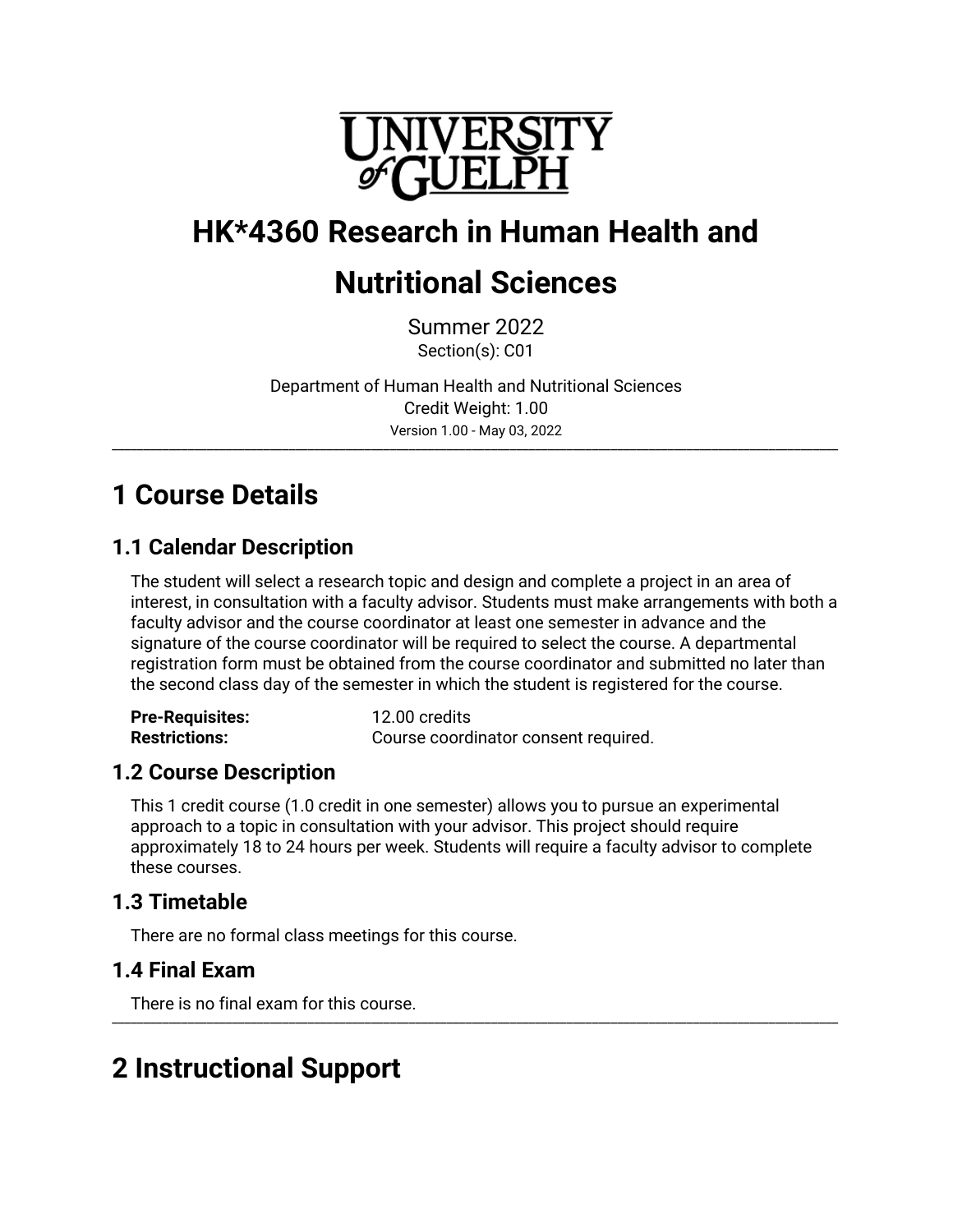## **2.1 Instructional Support Team**

| <b>Course Co-ordinator:</b><br>Email:<br>Telephone:<br>Office:<br><b>Office Hours:</b> | David Dyck<br>ddyck@uoguelph.ca<br>+1-519-824-4120 x56578<br><b>ANNU 345</b><br>Please contact Dr. Dyck (ddyck@uoguelph.ca) or Dr. Mutch<br>(dmutch@uoguelph.ca) for any inquiries.   |
|----------------------------------------------------------------------------------------|---------------------------------------------------------------------------------------------------------------------------------------------------------------------------------------|
| <b>Course Co-ordinator:</b><br>Email:<br>Telephone:<br>Office:<br><b>Office Hours:</b> | David Mutch<br>dmutch@uoguelph.ca<br>+1-519-824-4120 x53322<br><b>ANNU 348</b><br>Please contact Dr. Dyck (ddyck@uoguelph.ca) or Dr. Mutch<br>(dmutch@uoguelph.ca) for any inquiries. |

\_\_\_\_\_\_\_\_\_\_\_\_\_\_\_\_\_\_\_\_\_\_\_\_\_\_\_\_\_\_\_\_\_\_\_\_\_\_\_\_\_\_\_\_\_\_\_\_\_\_\_\_\_\_\_\_\_\_\_\_\_\_\_\_\_\_\_\_\_\_\_\_\_\_\_\_\_\_\_\_\_\_\_\_\_\_\_\_\_\_\_\_\_\_\_\_\_\_\_\_\_\_\_\_\_\_\_\_\_\_\_\_\_\_\_

# **3 Learning Resources**

# **3.1 How to Register for a Research Project Course**

- $\bm{\cdot}$  In order to register for the course, you first need to find a faculty advisor. This would be someone who's area of research interests you. Generally, this can be accomplished by looking at faculty profiles to see who's research interests you, or possibly based on who taught a course that really piqued your interest. Then, email that faculty to see if they will advise you. Your advisor must be a faculty member - see below.
- Once you have found an advisor, you and your advisor need to fill out/sign the course information form (this is different from the University course waiver form), and then bring this form along with the University course waiver form to the course coordinator.
- **NOTE, your faculty advisor only signs the course information form, and NOT the University course waiver form. It is a course coordinator that signs the University course waiver form.**
- Please note that EVERY student registered in a research project course within the College of Biological Science is required to complete a brief, online safety module. You will be contacted by someone within the College regarding how to sign up for this online module.

## **3.1 Form**

Department of Human Health and Nutritional Sciences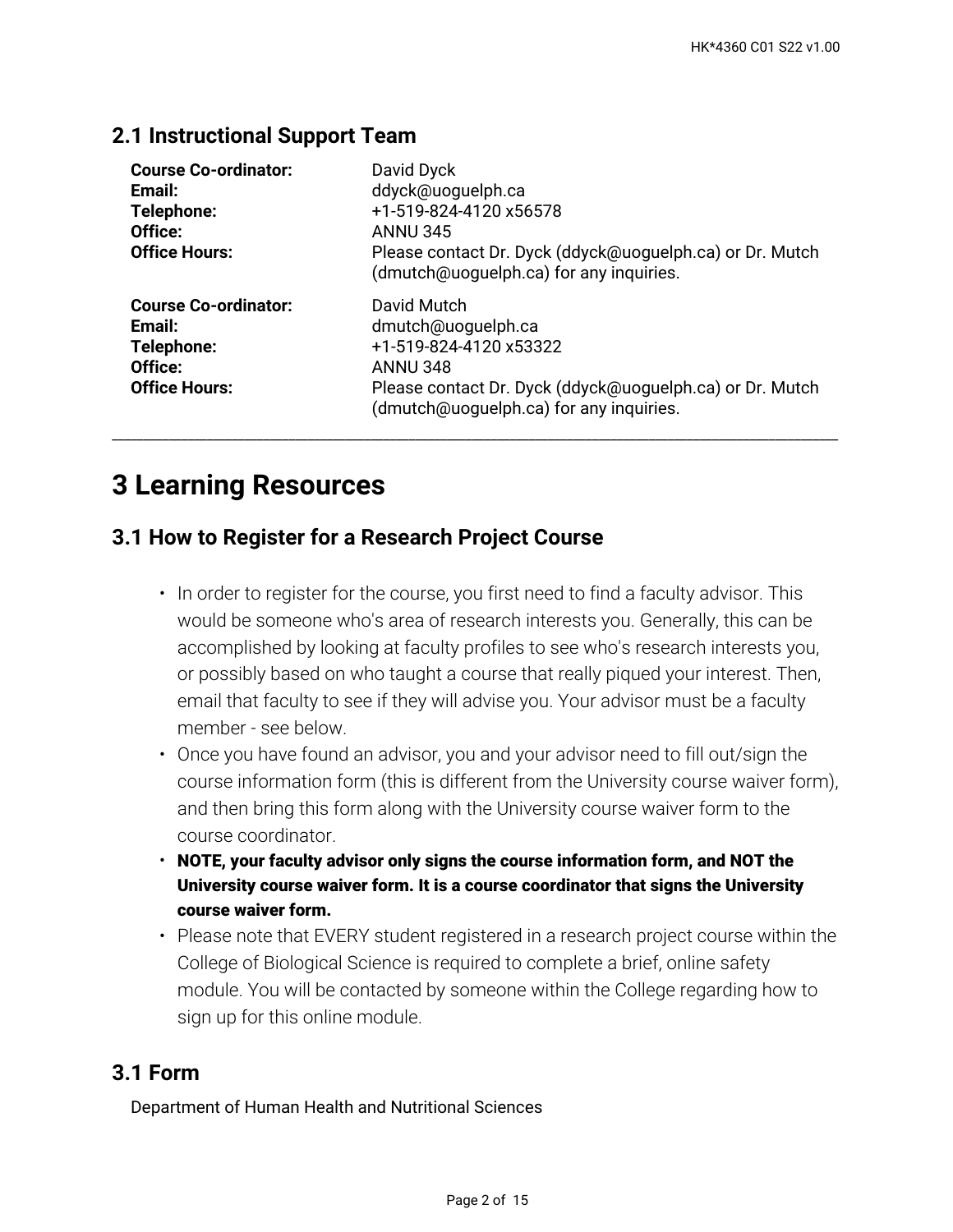- HK\*4230 Advanced Study in Human Health and Nutritional Sciences
- HK\*4360 Research in Human Health and Nutritional Sciences
- HK\*43712 Research in Human Health and Nutritional Sciences
- This form must be completed **prior** to requesting a signature on the course waiver form (*instructor consent is required for registration in any of the above listed courses*).
- Detailed course descriptions can be found on our departmental website at: https://www.uoguelph.ca/hhns/undergraduate/undergraduate-courses

TO BE COMPLETED BY STUDENT:

| U of G Email address: _________________                         | Major: ________________________ |  |  |
|-----------------------------------------------------------------|---------------------------------|--|--|
| Current Semester: ________________                              |                                 |  |  |
| Do you have the required prerequisite of 12.00 credits? Yes No  |                                 |  |  |
| Semester and Year course will be taken: Spring Fall Winter 20__ |                                 |  |  |

Intended course: HK\*4230 (Lit Rev) HK\*4360 (Research Project) HK\*43712 (Research Project)

TO BE COMPLETED BY FACULTY ADVISOR:

Is the proposed lit review/project relevant to the general area of human health? Yes No

Indicate which of the following 5 areas most closely describes the project: Nutrition / nutraceutical sciences / nutrigenomics, Physiology / metabolism / genetics, Exercise Physiology / Performance, Biomechanical / neural / movement, Biomedical

For Research Projects Only:

Does this project involve actual hands-on experience in a lab, field or other research environment? Yes No

Does this project involve  $\frac{0}{2}$  the analyses of data already collected? Yes No

Does the proposed project involve the use of animal or human subjects? Yes No

If yes, has the necessary ethical approval been, or will be obtained? Yes No

If ethical approval is not yet in place, is there a default plan for the student's project should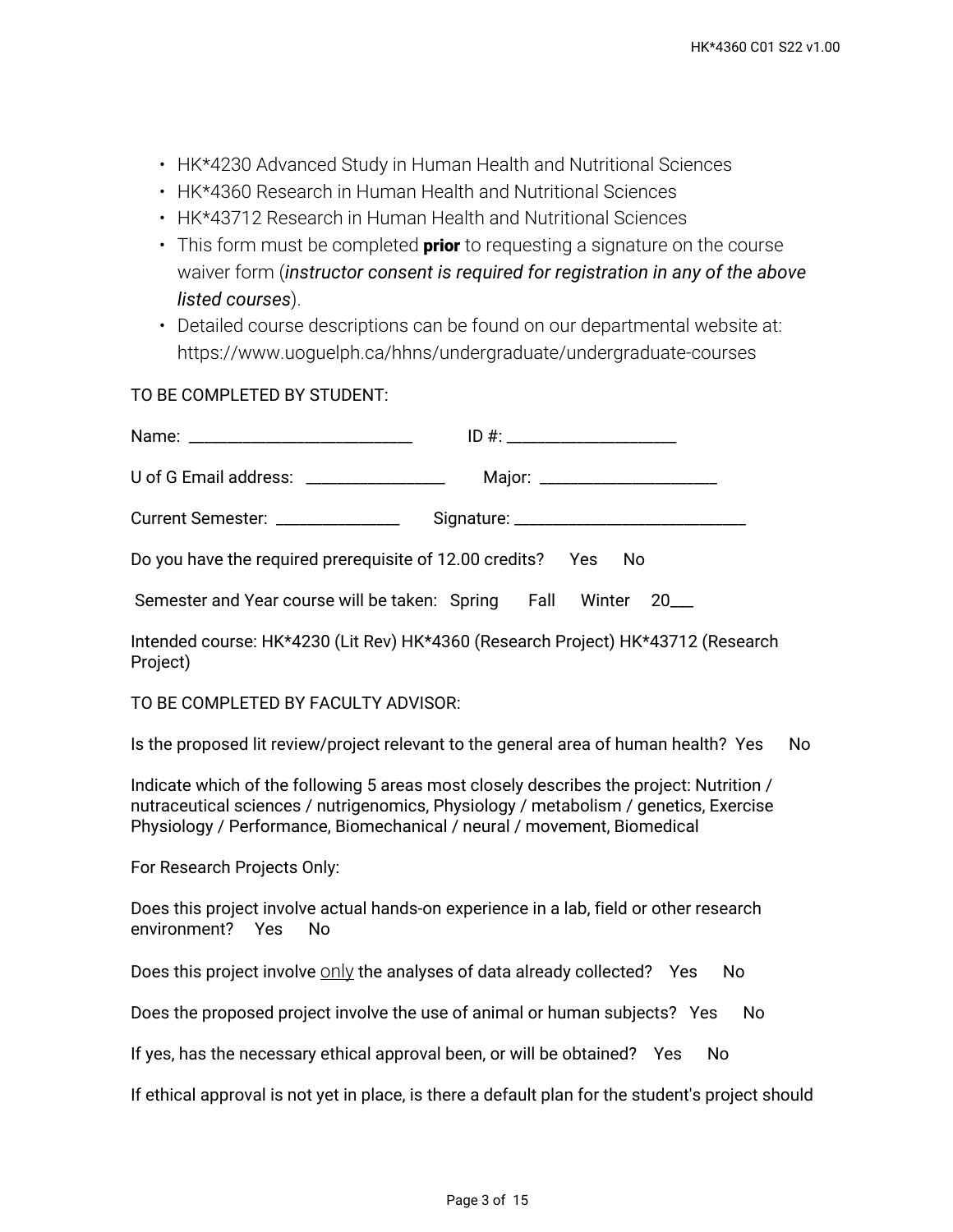the required approval not be obtained in time for planned experiments? Yes No

\_\_\_\_\_\_\_\_\_\_\_\_\_\_\_\_\_\_\_\_\_\_\_\_\_\_\_\_\_\_\_\_\_\_\_\_\_\_\_\_\_\_\_\_\_\_\_\_\_\_\_\_\_\_\_\_\_\_\_\_\_\_\_\_\_\_\_\_\_\_\_\_\_\_\_\_\_\_\_\_\_\_\_\_\_\_\_\_\_\_\_\_\_\_\_\_\_\_\_\_\_\_\_\_\_\_\_\_\_\_\_\_\_\_\_

Name: \_\_\_\_\_\_\_\_\_\_\_\_\_\_\_\_\_\_\_\_\_\_\_\_\_\_\_\_\_\_\_\_\_ Dept.: \_\_\_\_\_\_\_\_\_\_\_\_\_\_\_\_\_\_\_\_\_\_\_\_

Signature: \_\_\_\_\_\_\_\_\_\_\_\_\_\_\_\_\_\_\_\_\_\_\_\_\_\_\_\_\_\_

Please return this form to the course coordinator.

\*\*\*\* remember to also include a course waiver form, for signature \*\*\*\*

# **4 Learning Outcomes**

## **4.1 Course Learning Outcomes**

By the end of this course, you should be able to:

- 1. Develop critical thinking.
- 2. Develop integration of information.
- 3. Develop Scientific writing skills.
- 4. Develop independent thought process
- 5. Develop scientific oral presentation skills.
- 6. Develop analytic and data analysis skills.
- 7. Design a study and generate hypotheses.

# **5 Teaching and Learning Activities**

Independent research and writing. Students should regularly consult with their faculty advisor to ensure adequate progress.

\_\_\_\_\_\_\_\_\_\_\_\_\_\_\_\_\_\_\_\_\_\_\_\_\_\_\_\_\_\_\_\_\_\_\_\_\_\_\_\_\_\_\_\_\_\_\_\_\_\_\_\_\_\_\_\_\_\_\_\_\_\_\_\_\_\_\_\_\_\_\_\_\_\_\_\_\_\_\_\_\_\_\_\_\_\_\_\_\_\_\_\_\_\_\_\_\_\_\_\_\_\_\_\_\_\_\_\_\_\_\_\_\_\_\_

#### **NOTE: For all components, extensions, while not normally granted, must be done so through the course coordinators - NOT your advisor.**

### **5.1 Important Dates**

- Lit review outline is due by Monday June 13, 2022 by midnight. Please email the Lit review outline to your advisor AND the course coordinators. Late penalty: 5% per day
- Presentations will be recorded as PowerPoint with audio and submitted via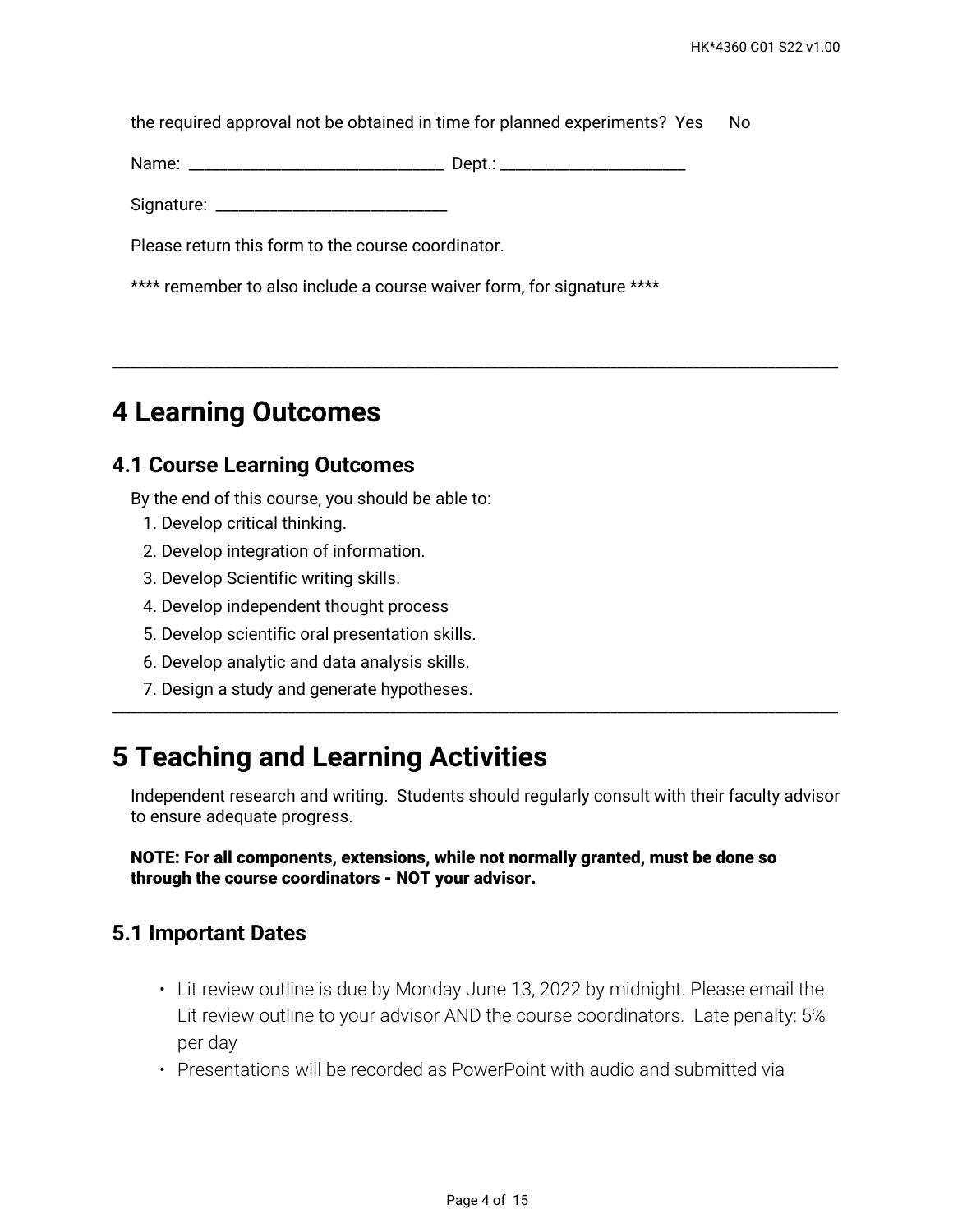Dropbox before Wednesday August 3, 2022 by midnight. Late penalty: 5% per day

- Paper is due by Friday August 5, 2022 by midnight. Please email your Paper to your advisor AND the course coordinators. Late penalty: 5% per day
- Self-reflection is due by Monday August 8, 2022 by midnight. Please submit via Dropbox. Late penalty: 5% per day

# **5.2 You, Your Advisor and the Research Project**

- 1. Begin by identifying a GENERAL area of research for your topic. Clicking on faculty research links on the department web site is a good way to begin, or by reading recent publications of a potential advisor to determine your level of interest in that subject. Be open minded about your topic and advisor. Also, the advisor must be a University of Guelph faculty … but not necessarily from the Department of Human Health and Nutritional Sciences. Clearly, the topic should be something relevant to human health, nutrition, or metabolism. Graduate students, research technicians, postdoctoral fellows, etc., CANNOT act as advisors.
- Start early !!!!!! Most faculty will only accept a few students at any given time, so 2. "spots" are limited. Some ways of approaching faculty are more successful than others. Contact can be made either by phone, email, or in person. Provide as much information about yourself as you can: your program; general background including courses, previous research or laboratory experience; motivation/reason for doing research, etc.

\_\_\_\_\_\_\_\_\_\_\_\_\_\_\_\_\_\_\_\_\_\_\_\_\_\_\_\_\_\_\_\_\_\_\_\_\_\_\_\_\_\_\_\_\_\_\_\_\_\_\_\_\_\_\_\_\_\_\_\_\_\_\_\_\_\_\_\_\_\_\_\_\_\_\_\_\_\_\_\_\_\_\_\_\_\_\_\_\_\_\_\_\_\_\_\_\_\_\_\_\_\_\_\_\_\_\_\_\_\_\_\_\_\_\_

# **6 Assessments**

# **6.1 Marking Schemes & Distributions**

| Name              | Scheme A (%)    |
|-------------------|-----------------|
| Research Proposal | 20              |
| Seminar           | 30              |
| Paper             | 40              |
| Self Reflection   | 10 <sup>1</sup> |
| Total             | 100             |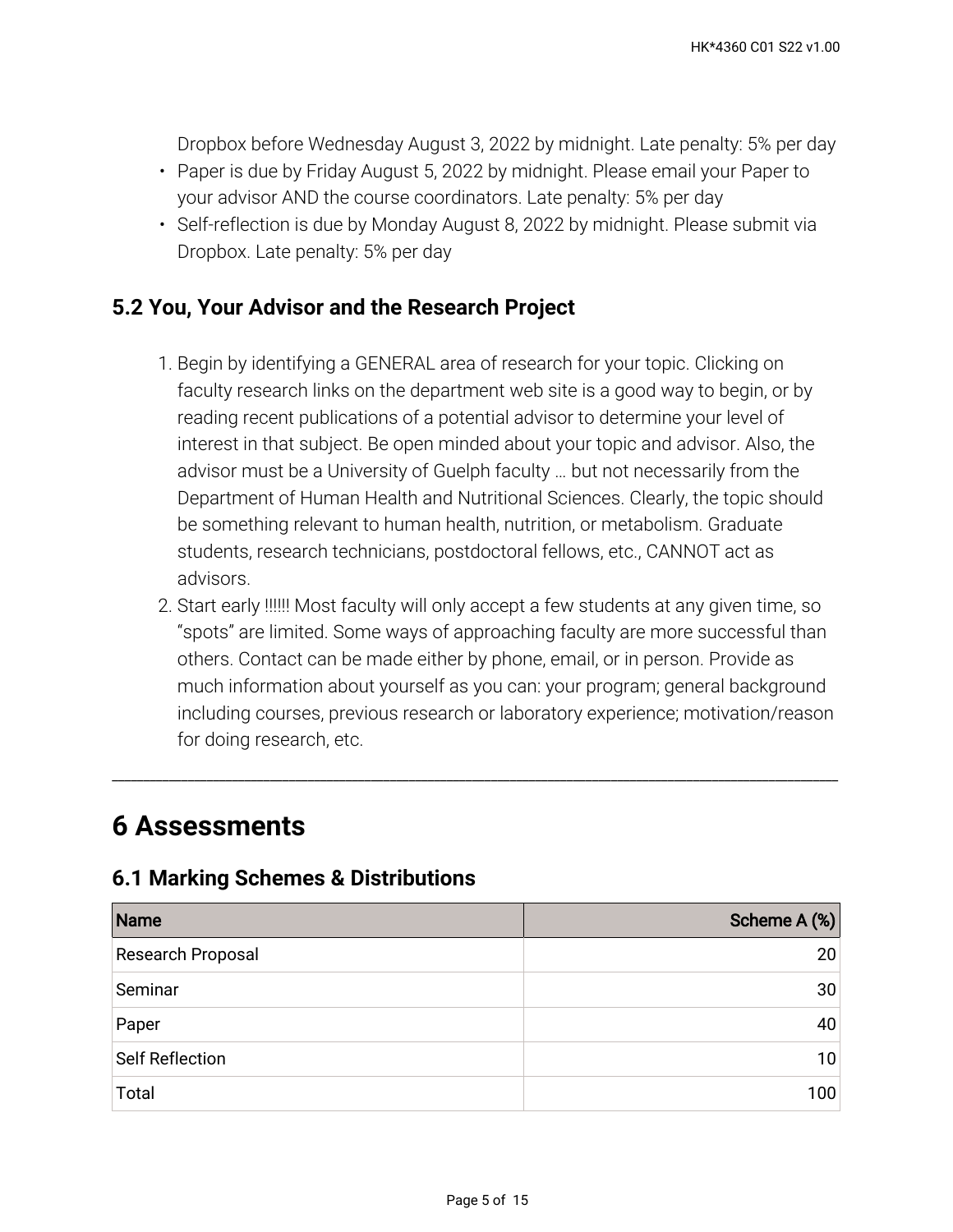# **6.2 Assessment Details**

#### **Research Proposal (20%)**

**Due:** Mon, Jun 13

**Learning Outcome:** 1, 2, 3, 4, 7

An outline of your literature review, including the question to be researched, specific areas within the broad research question to be highlighted and a list of 10 original research articles that will be used in the final paper. This will be graded by your advisor.

### **Presentation (seminar) (30%)**

**Date:** Wed, Aug 3

```
Learning Outcome: 1, 2, 4, 5
```
Presentations will be recorded and submitted via Dropbox (by midnight). Please use your last name as the file name. These will be graded by the course coordinators.

The Presentation Evaluation Form (the form and grading structure that is used to evaluate your presentation) is available on Courselink, under "Contents".

### **Paper (40%)**

```
Due: Fri, Aug 5
```
**Learning Outcome:** 1, 2, 3, 4, 6, 7

Due by email to your advisor, cc'd to the course coordinators. This will be graded by your advisor.

#### **Self reflection (10%)**

**Due:** Mon, Aug 8 **Learning Outcome:** 1, 2, 3, 4 Due by email to your advisor, cc'd to the course coordinators. This will be graded by either a TA or the course coordinators.

# **6.3 Evaluation - Research Proposal**

All students will prepare a research proposal for their intended study. Proposals should be approximately 3 pages and follow the following format:

- Course name, title of project, student name/ID, advisor name.
- 12-point font, double-spaced
- Approximately a one page (succinct!) introduction with the necessary background information, ending in a clear statement of the hypothesis(es) or objectives. A few key references may be used in the text (abbreviated journal name, volume, pages, year) as necessary.
- Approximately one page or less of methods to be utilized, ending with the anticipated findings and how these would support your hypotheses.
- A final page indicating the approximate budget. This does not need to be exact; it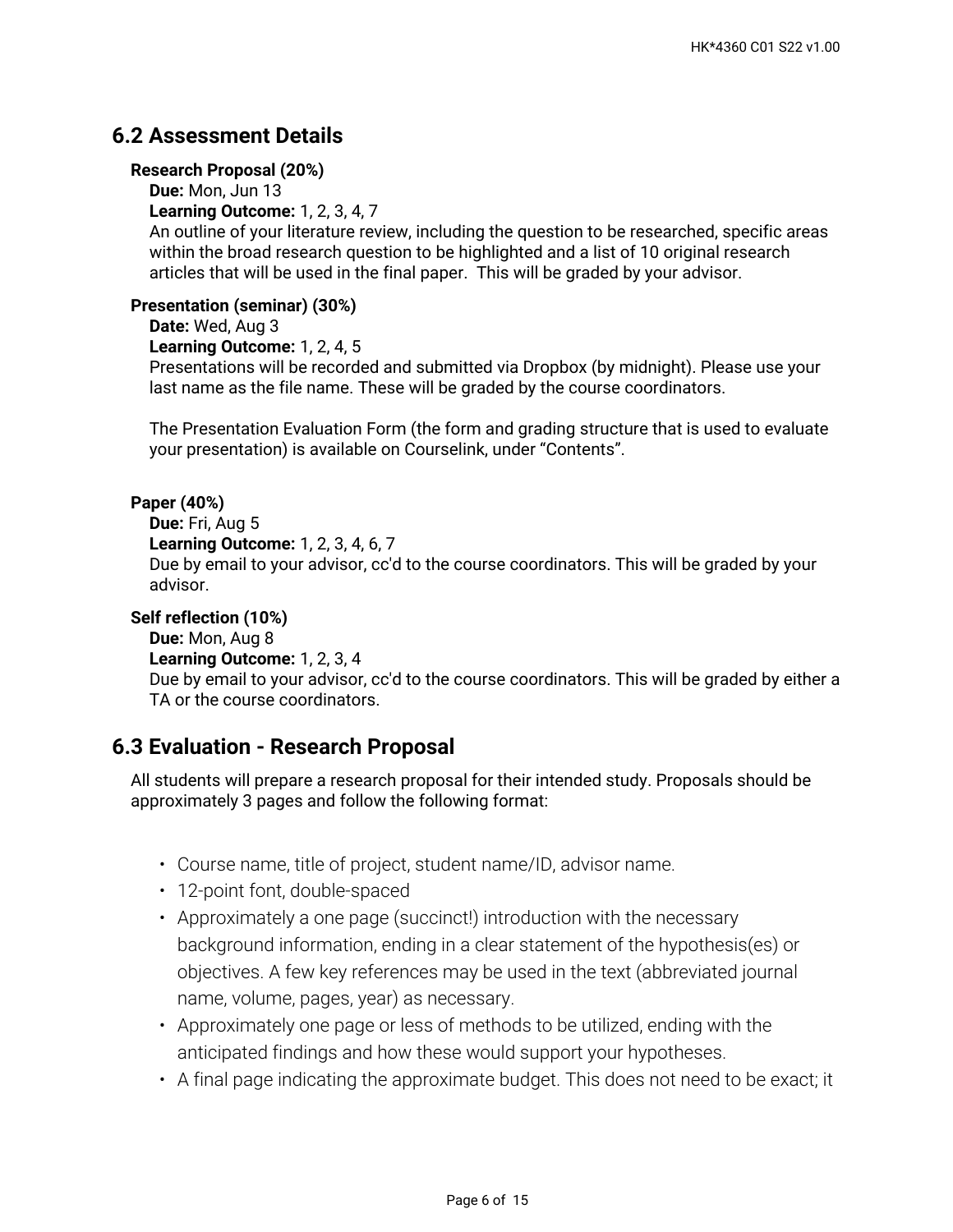is designed to give the students an appreciation and perspective of the costs associated with research. This will likely require some input from your project advisor. Even if your project is a part of a larger study, you should indicate the costs relevant to what you are doing.

LATE SUBMISSIONS ARE PENALIZED 5% per day. Proposals will be graded by the course coordinator.

# **6.4 Evaluation - Seminars**

- $\cdot$  The presentation at the end of the semester is a chance to show the results of your work. Presentations should be 10 min in length (absolutely no more than 11 min).
- These presentations will be done via PowerPoint with audio, and submitted via Dropbox.
- Seminars will be graded by either the course coordinator or various Human Health and Nutritional Sciences faculty.
- The HK\*4371/2 Presentation Evaluation Form (the form and grading structure that is used to evaluate your presentation) is available on Courselink, under "Table of Contents"

# **6.5 Evaluation - Paper**

- The paper, including an abstract (200 words maximum), is a detailed presentation of the findings of your work. The paper format should follow standard research publications i.e. Major headings including introduction, methods, results, discussion and references, as well as any necessary tables and figures. Please discuss the expectations with your advisor. The format to be used for in-text referencing and the bibliography should also be agreed upon by you and your advisor. Typically, this would be a referencing style used by one of the major physiology, nutrition or biomechanics journals; however, there is no specific format that must be followed for this course. PAPERS ARE GRADED BY THE ADVISOR.
- LATE SUBMISSIONS ARE PENALIZED at 5% per day. Papers should be submitted by email directly to the advisor **and cc'd to the course coordinators, to confirm that**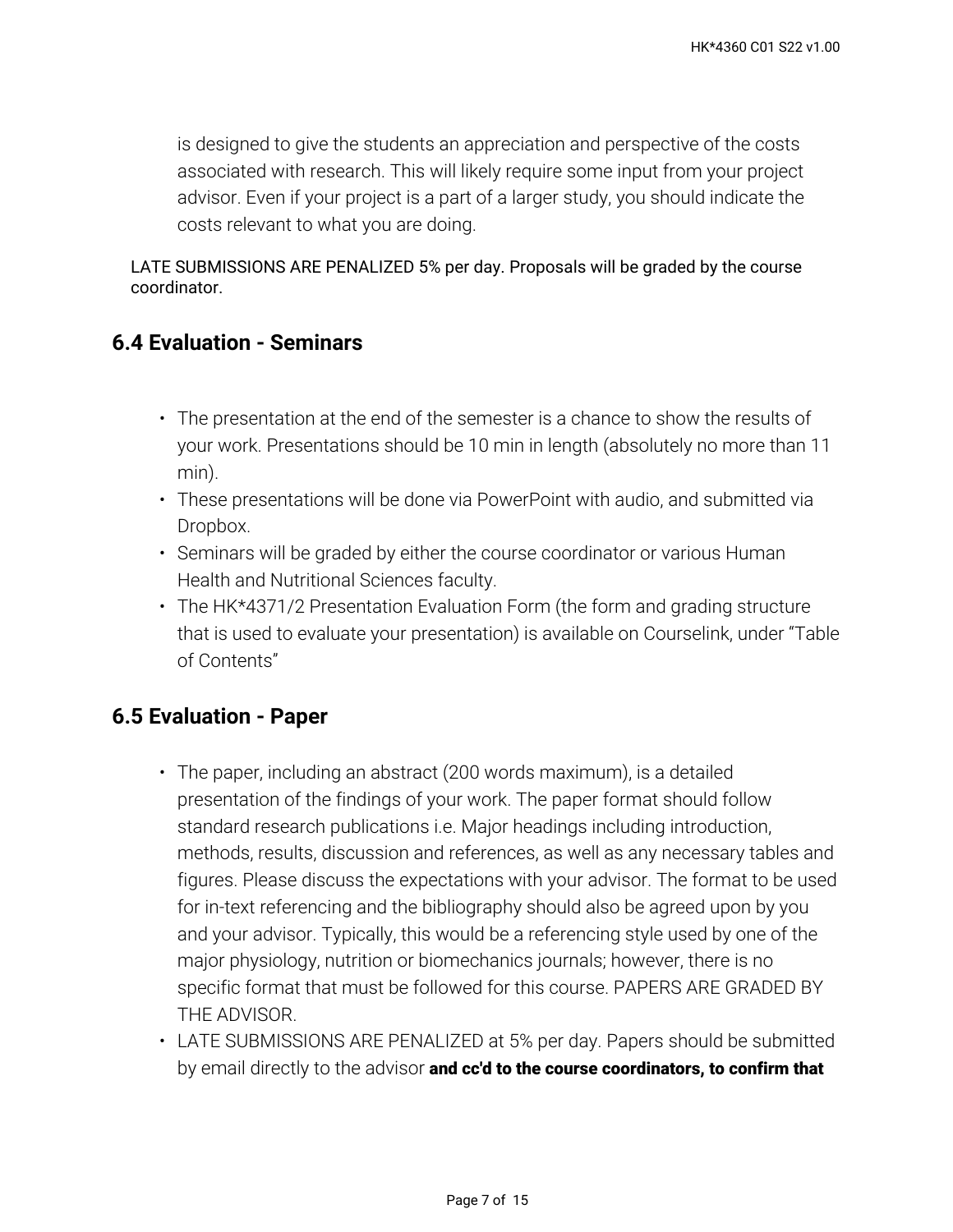**papers have been submitted on time**). Extensions are generally not granted, and must be done by the Course Coordinator (not the advisor).

- The abstract enables the reader to identify the basic content of a document quickly and accurately. References to the literature are usually omitted. The abstract should:
	- state the principal objective(s), question(s), or hypothesis (es) under investigation;
	- state the scope of the investigation;
	- **briefly describe the methodology used;**
	- summarize the results using specific data and indicating statistical significance;
	- state the principal conclusions;
	- state the scientific or clinical relevance

# **6.6 Evaluation - Self Reflection**

You are being asked to focus on one aspect/task of this project that impacted you, and to reflect on this experience using the DEAL Model (see *Introduction to Reflection* document on Courselink). Thus, you will be **describing** the experience, **evaluating** it under at least one dimension of learning (i.e. personal, academic, and civic engagement, and **articulating learning** from the experience and applying it to future experiences. Examples of an aspect/task of this project that you can focus on include:

- Working in a team / Teamwork
- Leadership
- Career awareness
- Deeper understanding of course concepts
- Community interaction
- Personal development (e.g. adaptability, self-awareness, responsibility, etc. only pick 1 aspect of personal development to focus on)
- Skill development (e.g. time management, project management, organizational skills, presentation skills, writing skills, technical skills, etc. – only pick 1 aspect of personal development to focus on)

You are welcome to reflect on any challenges that this project presented to you and how you overcame those challenges (or did not). However, this is not meant to be used as a medium to vent about your team or other classmates, the course, the instructor, stakeholders, etc. We ask that you be respectful of others and uphold a high degree of professionalism in this reflection; not doing so will negatively impact your grade on this component.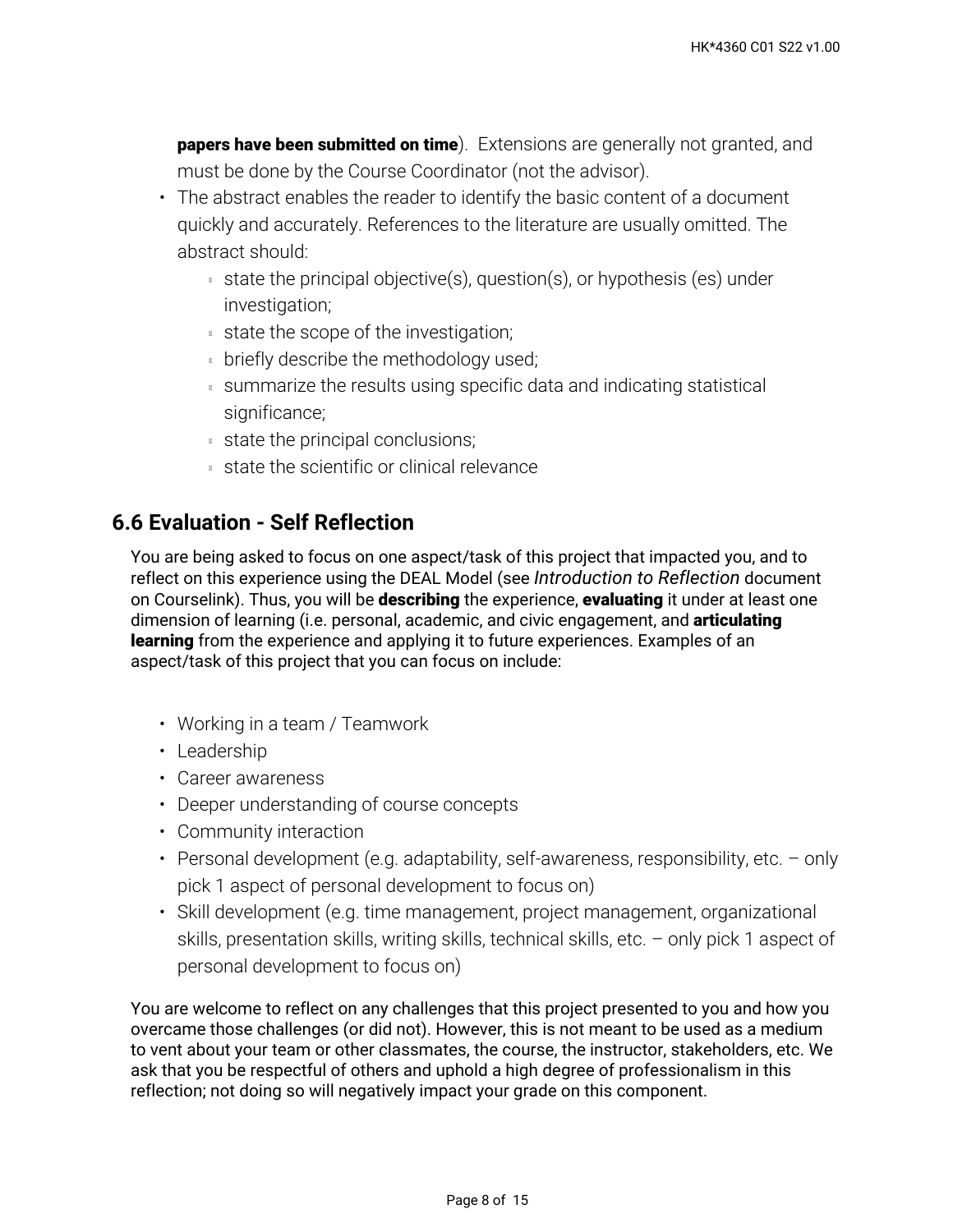# **6.7 Hints**

## **The Seminars**

- Use several simple graphics (graphs and charts) rather than one complicated one, especially if you plan to discuss a subject at length. If the analysis of the graphics by a viewer will require more than 20 sec, consider using a sequence of graphs to progressively disclose the information. The more changes that you use, the less chance of losing your audience.
- Don't leave a graphic on the screen after discussing it.
- Limit each graphic to one main idea.
- Use graphics or illustrations wherever possible.
- Don't go too fast! To analyse a graph requires more time than viewing a visual image. Add a few seconds to your own analysis time (since you are more familiar with it than your audience!).
- Don't make things too complicated or cluttered for your audience.
- Examples:
	- **When using line graphs, do not exceed 3 to 4 lines. Simplify scales.**
	- When using bar graphs, do not exceed 7-8 bars. Avoid crowding.
	- When presenting text, limit the text to 6-8 words per line and 6 lines per slide. DO NOT OVERDO THE AMOUNT OF TEXT IN YOUR PRESENTATIONS OR USE TOO SMALL A FONT.
- The more familiar you are with the information and graphics, the better your presentation. Preview your material and run through it prior to presentation.

### **Evaluation of Seminars**

- The following aspects of your presentation will be considered in establishing a grade:
	- Is the research hypothesis clear and delimited?
	- Is there a logical introduction to the hypothesis?
	- $\,$  Is there a clear description of the important details of the methods used? the protocol followed? the important details of the results?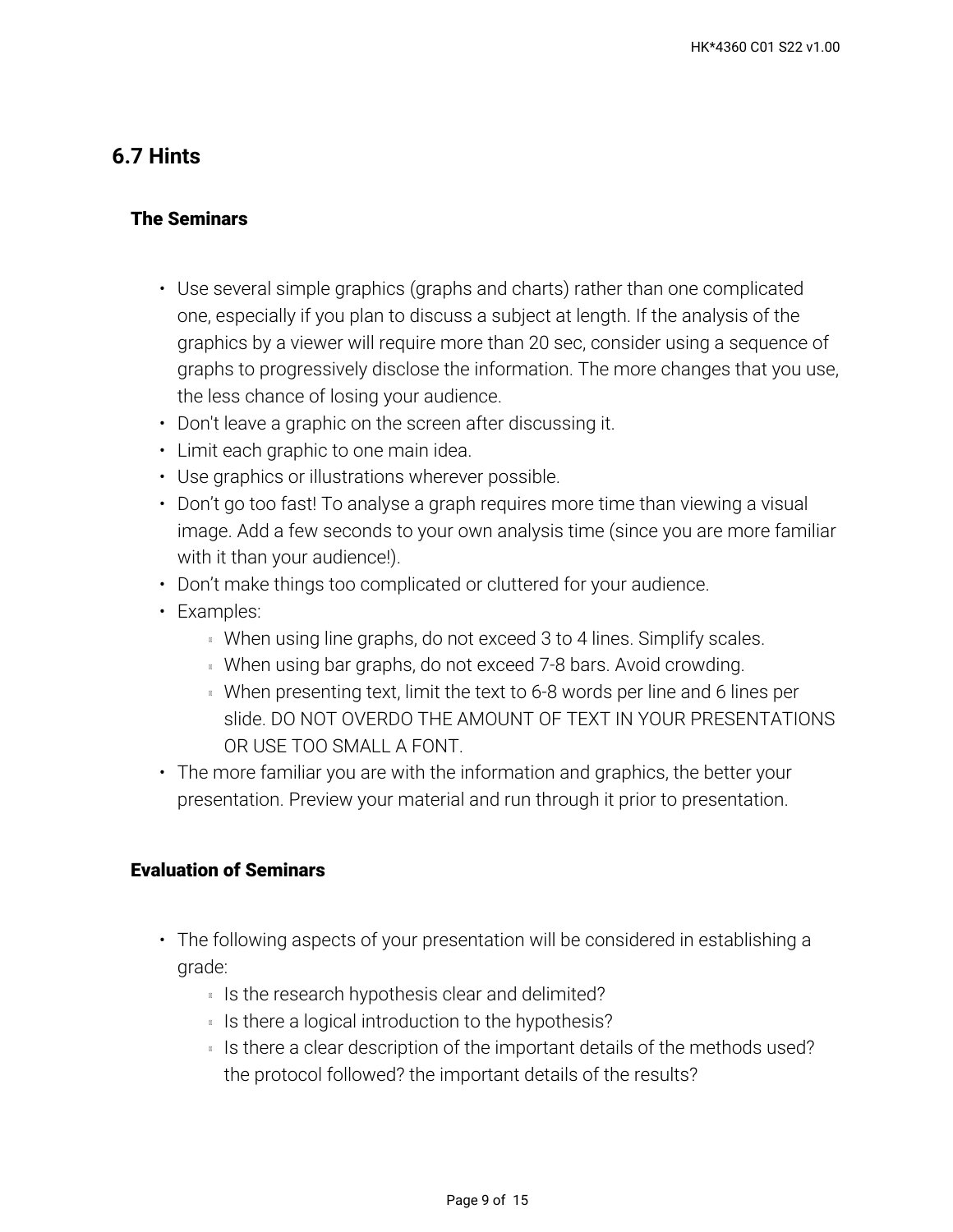- Were logical conclusions drawn around the research hypothesis?
- Was the presentation clear and concise verbally? visually?

### **The Paper**

- There is not a minimum or a maximum number of references. The number will be determined by the topic of the research. Use the primary literature. Abstracts and reviews may be included in certain circumstances. Do not cite content from blogs, personal websites, course notes, etc.
- It is often beneficial to write the Abstract for the paper after completing the Introduction and the Methods sections but before starting the Results and Discussion. This helps to focus your thinking and assists in the identification of the significant ideas.
- The following aspects of your paper will be considered in establishing a grade:
	- Is the research hypothesis clear and delimited?
	- Does the introduction logically support the hypothesis?
	- $\,$  Is there a clear description of the important details of the methods used? the protocol followed? the important details of the results?
	- Were logical conclusions drawn around the research hypothesis?
	- Was the paper organized in a clear and concise manner?
- Don't forget … your advisor will be grading your research paper! The guidelines above are just that … guidelines! Be clear on what your advisor expects!

\_\_\_\_\_\_\_\_\_\_\_\_\_\_\_\_\_\_\_\_\_\_\_\_\_\_\_\_\_\_\_\_\_\_\_\_\_\_\_\_\_\_\_\_\_\_\_\_\_\_\_\_\_\_\_\_\_\_\_\_\_\_\_\_\_\_\_\_\_\_\_\_\_\_\_\_\_\_\_\_\_\_\_\_\_\_\_\_\_\_\_\_\_\_\_\_\_\_\_\_\_\_\_\_\_\_\_\_\_\_\_\_\_\_\_

# **7 Course Statements**

# **7.1 Grading**

The Proposal and Paper are graded by your faculty advisor.

The Seminar is graded by either the course coordinators or a faculty member from Human Health and Nutritional Sciences.

The Self Reflection is graded by either a TA or the course coordinators.

\*\*Note, extensions are generally not granted. Any requests for extensions must be sent to the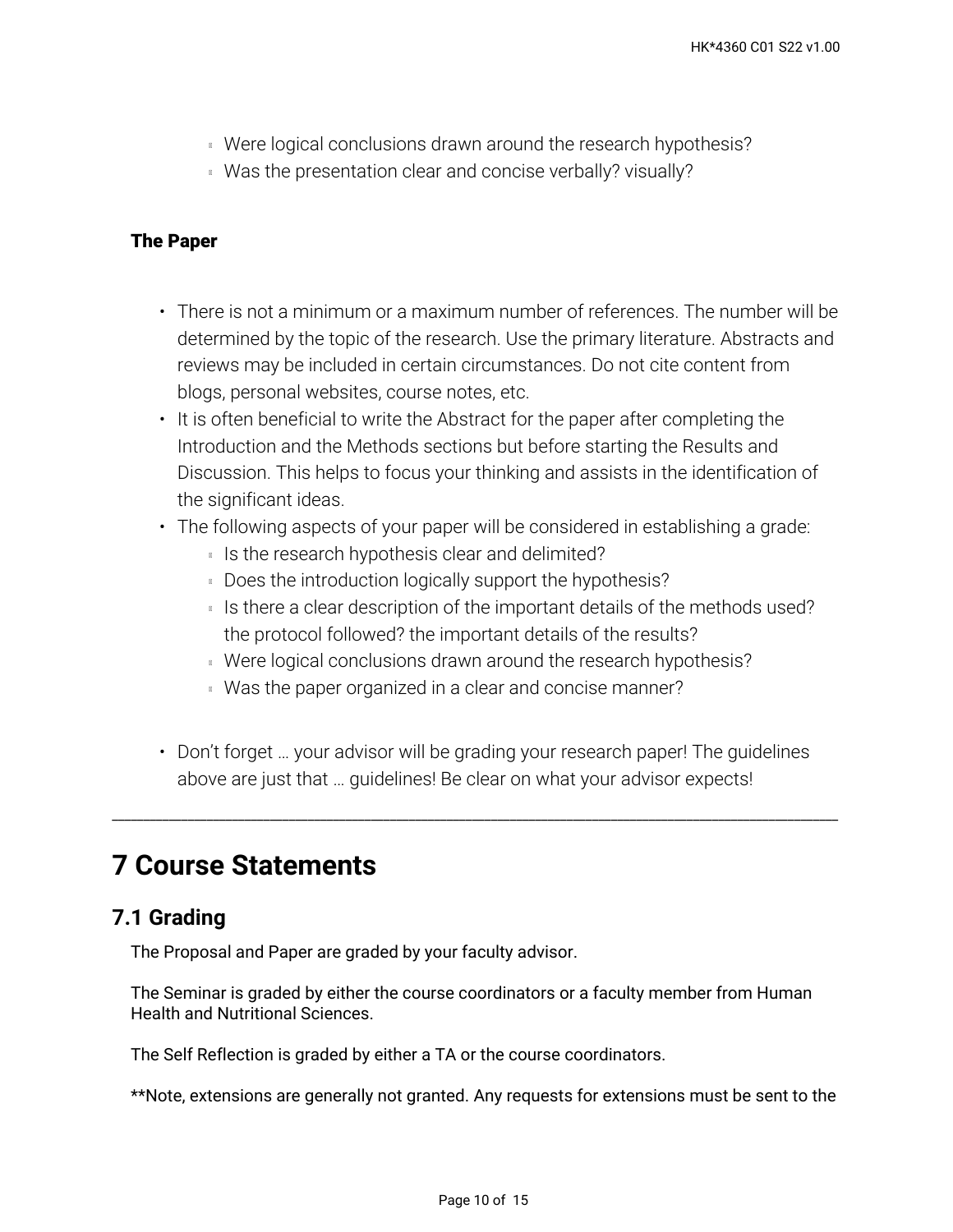Course Coordinator (not the advisor).

# **8 Department of Human Health and Nutritional Sciences Statements**

# **8.1 Academic Advisors**

If you are concerned about any aspect of your academic program:

• Make an appointment with a program counsellor in your degree program. <u>B.Sc.</u> **[Academic Advising](https://bsc.uoguelph.ca/) or [Program Counsellors](https://www.uoguelph.ca/uaic/programcounsellors)** 

# **8.2 Academic Support**

If you are struggling to succeed academically:

- Learning Commons: There are numerous academic resources offered by the Learning Commons including, Supported Learning Groups for a variety of courses, workshops related to time management, taking multiple choice exams, and general study skills. You can also set up individualized appointments with a learning specialist. http://www.learningcommons.uoguelph.ca/
- Science Commons: Located in the library, the Science Commons provides support for physics, mathematic/statistics, and chemistry. Details on their hours of operations can be found at: http://www.lib.uoguelph.ca/getassistance/studying/chemistry-physics-help and http://www.lib.uoguelph.ca/getassistance/studying/math-stats-help

# **8.3 Wellness**

If you are struggling with personal or health issues:

- Counselling services offers individualized appointments to help students work through personal struggles that may be impacting their academic performance. https://www.uoguelph.ca/counselling/
- Student Health Services is located on campus and is available to provide medical attention. https://www.uoguelph.ca/studenthealthservices/clinic
- For support related to stress and anxiety, besides Health Services and Counselling Services, Kathy Somers runs training workshops and one-on-one sessions related to stress management and high performance situations.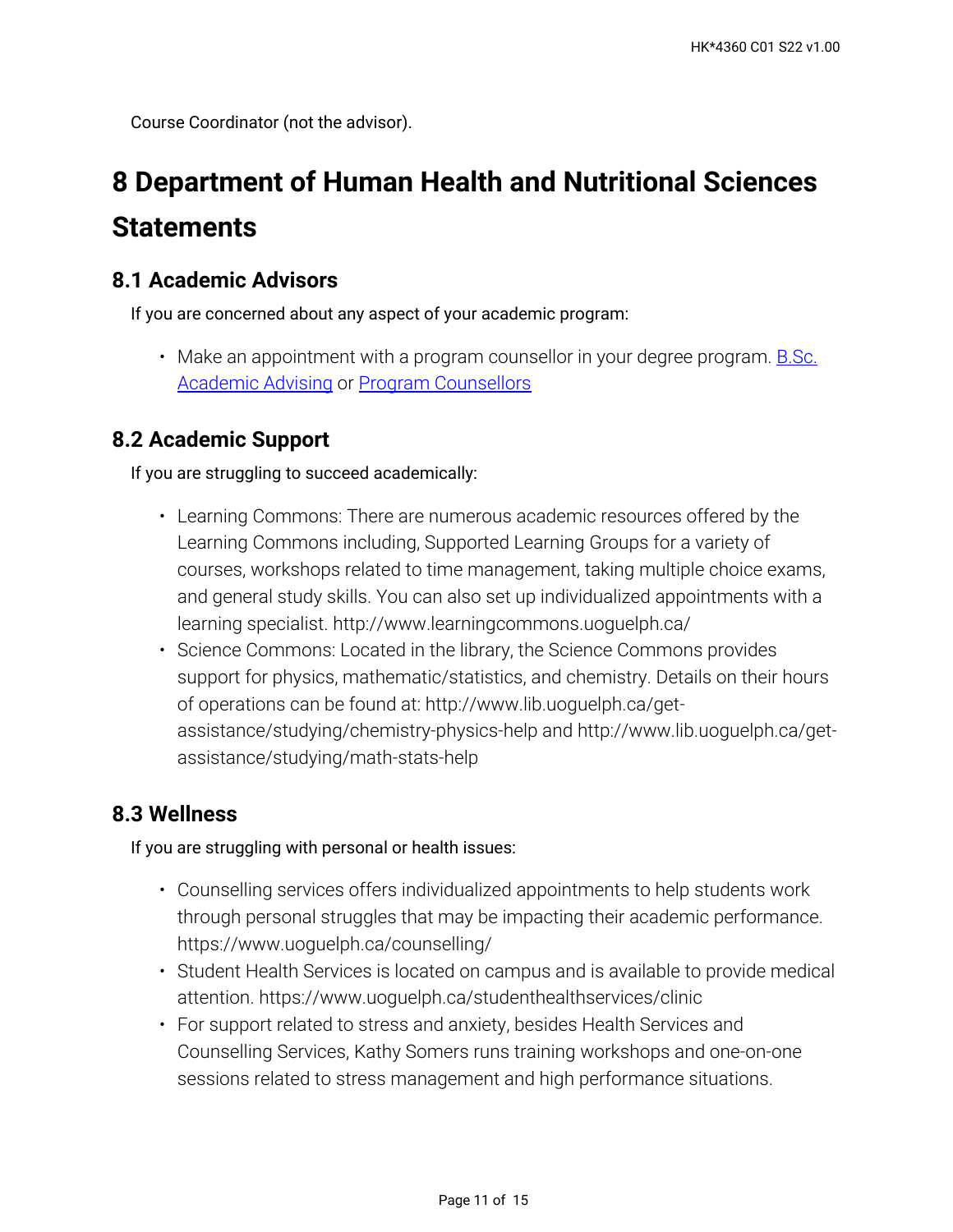http://www.selfregulationskills.ca/

## **8.4 Personal information**

Personal information is collected under the authority of the University of Guelph Act (1964), and in accordance with Ontario's Freedom of Information and Protection of Privacy Act (FIPPA) http://www.e-laws.gov.on.ca/index.html. This information is used by University officials in order to carry out their authorized academic and administrative responsibilities and also to establish a relationship for alumni and development purposes.

For more information regarding the Collection, Use and Disclosure of Personal Information policies please see the Undergraduate Calendar.

(https://www.uoguelph.ca/registrar/calendars/undergraduate/current/intro/index.shtml)

### **8.5 Course Offering Information Disclaimer**

Please note that course delivery format (face-to-face vs online) is subject to change up to the first-class day depending on requirements placed on the University and its employees by public health bodies, and local, provincial and federal governments. Any changes to course format prior to the first class will be posted on WebAdvisor/Student Planning as they become available.

# **9 University Statements**

## **9.1 Email Communication**

As per university regulations, all students are required to check their e-mail account regularly: e-mail is the official route of communication between the University and its students.

## **9.2 When You Cannot Meet a Course Requirement**

When you find yourself unable to meet an in-course requirement because of illness or compassionate reasons please advise the course instructor (or designated person, such as a teaching assistant) in writing, with your name, id#, and e-mail contact. The grounds for Academic Consideration are detailed in the Undergraduate and Graduate Calendars.

Undergraduate Calendar - Academic Consideration and Appeals https://www.uoguelph.ca/registrar/calendars/undergraduate/current/c08/c08-ac.shtml

Graduate Calendar - Grounds for Academic Consideration https://www.uoguelph.ca/registrar/calendars/graduate/current/genreg/index.shtml

Associate Diploma Calendar - Academic Consideration, Appeals and Petitions https://www.uoguelph.ca/registrar/calendars/diploma/current/index.shtml

## **9.3 Drop Date**

Students will have until the last day of classes to drop courses without academic penalty. The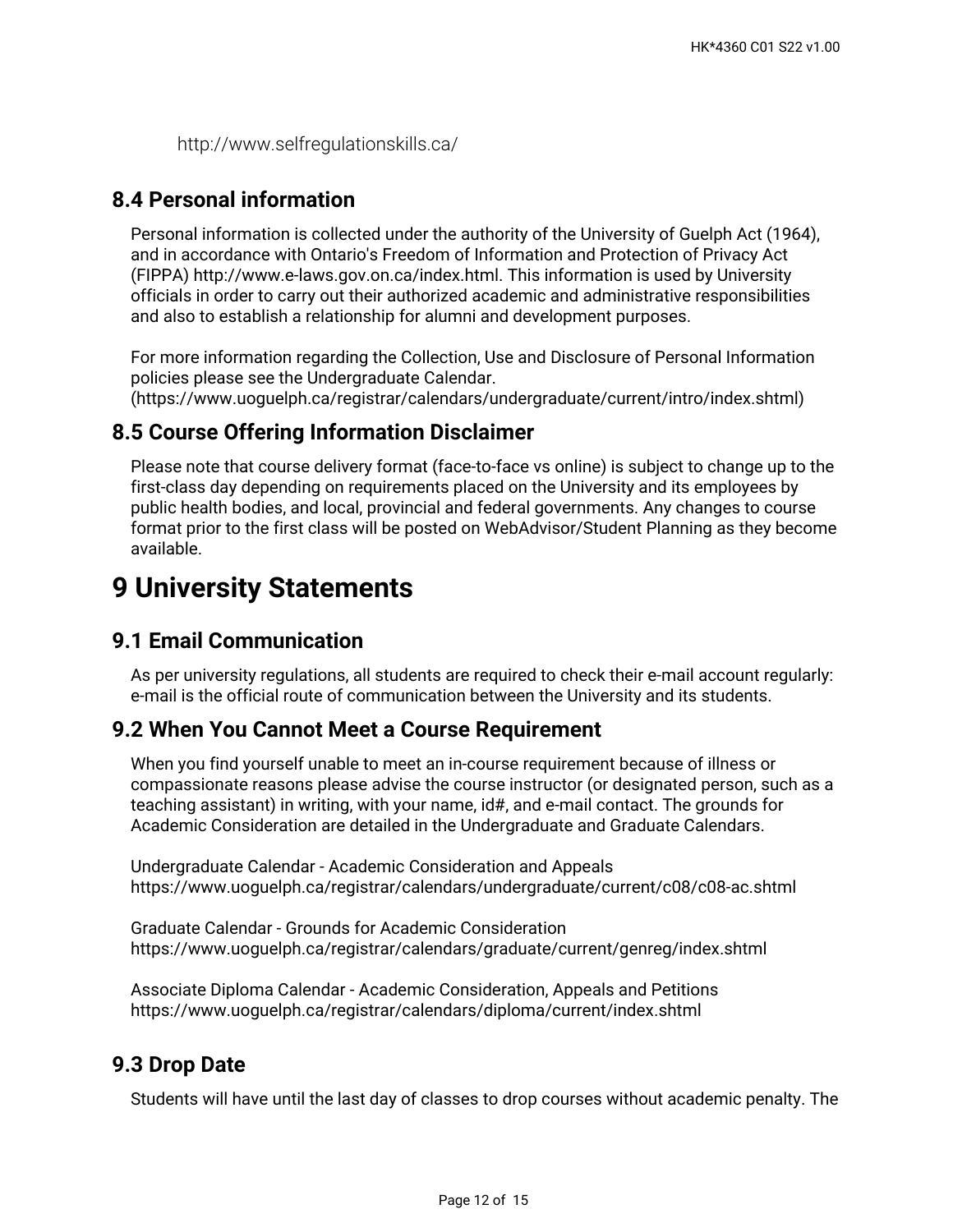deadline to drop two-semester courses will be the last day of classes in the second semester. This applies to all students (undergraduate, graduate and diploma) except for Doctor of Veterinary Medicine and Associate Diploma in Veterinary Technology (conventional and alternative delivery) students. The regulations and procedures for course registration are available in their respective Academic Calendars.

Undergraduate Calendar - Dropping Courses https://www.uoguelph.ca/registrar/calendars/undergraduate/current/c08/c08-drop.shtml

Graduate Calendar - Registration Changes https://www.uoguelph.ca/registrar/calendars/graduate/current/genreg/genreg-regregchg.shtml

Associate Diploma Calendar - Dropping Courses https://www.uoguelph.ca/registrar/calendars/diploma/current/c08/c08-drop.shtml

## **9.4 Copies of Out-of-class Assignments**

Keep paper and/or other reliable back-up copies of all out-of-class assignments: you may be asked to resubmit work at any time.

### **9.5 Accessibility**

The University promotes the full participation of students who experience disabilities in their academic programs. To that end, the provision of academic accommodation is a shared responsibility between the University and the student.

When accommodations are needed, the student is required to first register with Student Accessibility Services (SAS). Documentation to substantiate the existence of a disability is required; however, interim accommodations may be possible while that process is underway.

Accommodations are available for both permanent and temporary disabilities. It should be noted that common illnesses such as a cold or the flu do not constitute a disability.

Use of the SAS Exam Centre requires students to make a booking at least 14 days in advance, and no later than November 1 (fall), March 1 (winter) or July 1 (summer). Similarly, new or changed accommodations for online quizzes, tests and exams must be approved at least a week ahead of time.

For Guelph students, information can be found on the SAS website https://www.uoguelph.ca/sas

For Ridgetown students, information can be found on the Ridgetown SAS website https://www.ridgetownc.com/services/accessibilityservices.cfm

# **9.6 Academic Integrity**

The University of Guelph is committed to upholding the highest standards of academic integrity, and it is the responsibility of all members of the University community-faculty, staff,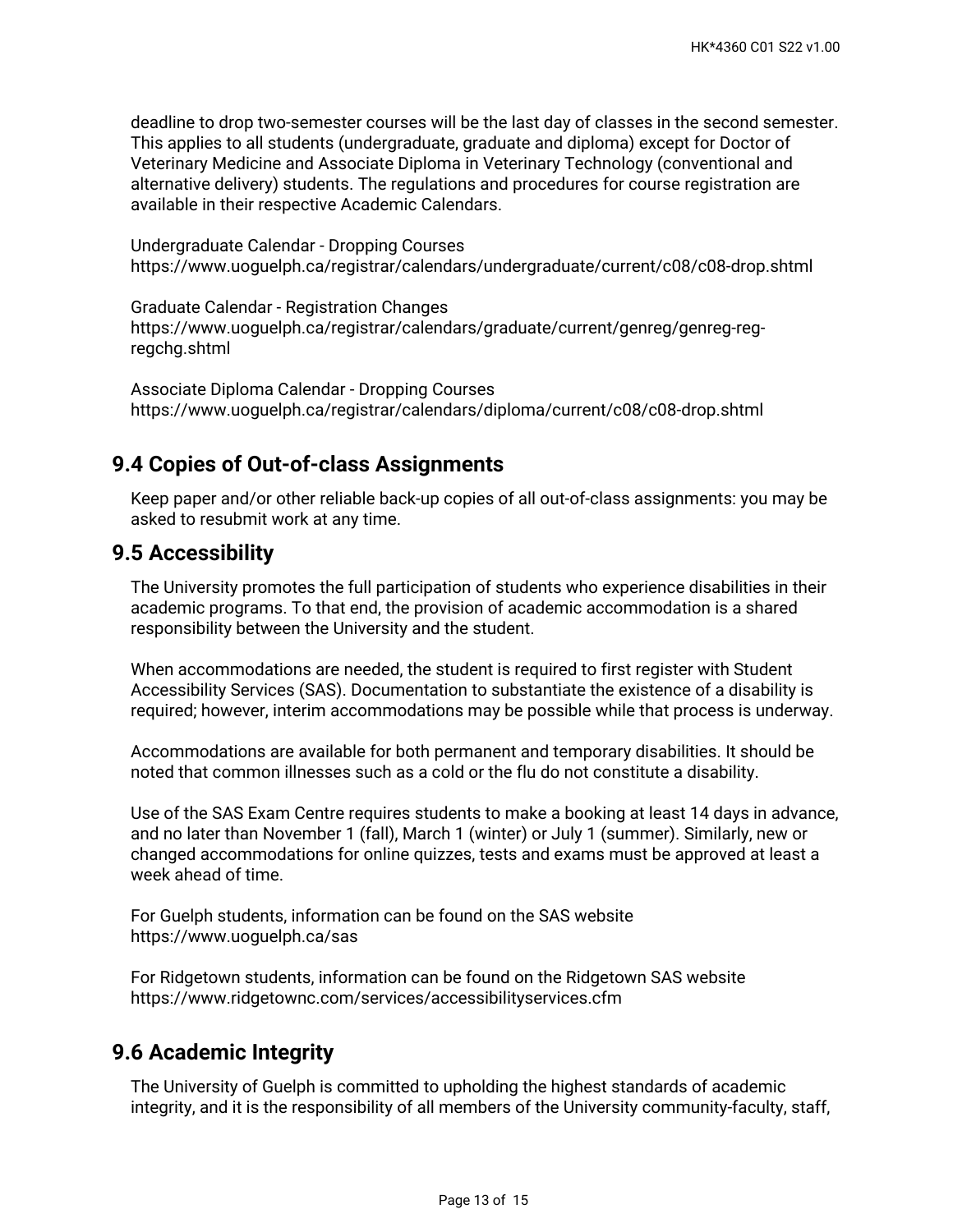and students-to be aware of what constitutes academic misconduct and to do as much as possible to prevent academic offences from occurring. University of Guelph students have the responsibility of abiding by the University's policy on academic misconduct regardless of their location of study; faculty, staff, and students have the responsibility of supporting an environment that encourages academic integrity. Students need to remain aware that instructors have access to and the right to use electronic and other means of detection.

Please note: Whether or not a student intended to commit academic misconduct is not relevant for a finding of guilt. Hurried or careless submission of assignments does not excuse students from responsibility for verifying the academic integrity of their work before submitting it. Students who are in any doubt as to whether an action on their part could be construed as an academic offence should consult with a faculty member or faculty advisor.

Undergraduate Calendar - Academic Misconduct https://www.uoguelph.ca/registrar/calendars/undergraduate/current/c08/c08 amisconduct.shtml

Graduate Calendar - Academic Misconduct https://www.uoguelph.ca/registrar/calendars/graduate/current/genreg/index.shtml

# **9.7 Recording of Materials**

Presentations that are made in relation to course work - including lectures - cannot be recorded or copied without the permission of the presenter, whether the instructor, a student, or guest lecturer. Material recorded with permission is restricted to use for that course unless further permission is granted.

### **9.8 Resources**

The Academic Calendars are the source of information about the University of Guelph's procedures, policies, and regulations that apply to undergraduate, graduate, and diploma programs.

Academic Calendars https://www.uoguelph.ca/academics/calendars

## **9.9 Disclaimer**

Please note that the ongoing COVID-19 pandemic may necessitate a revision of the format of course offerings, changes in classroom protocols, and academic schedules. Any such changes will be announced via CourseLink and/or class email.

This includes on-campus scheduling during the semester, mid-terms and final examination schedules. All University-wide decisions will be posted on the COVID-19 website (https://news.uoguelph.ca/2019-novel-coronavirus-information/) and circulated by email.

## **9.10 Illness**